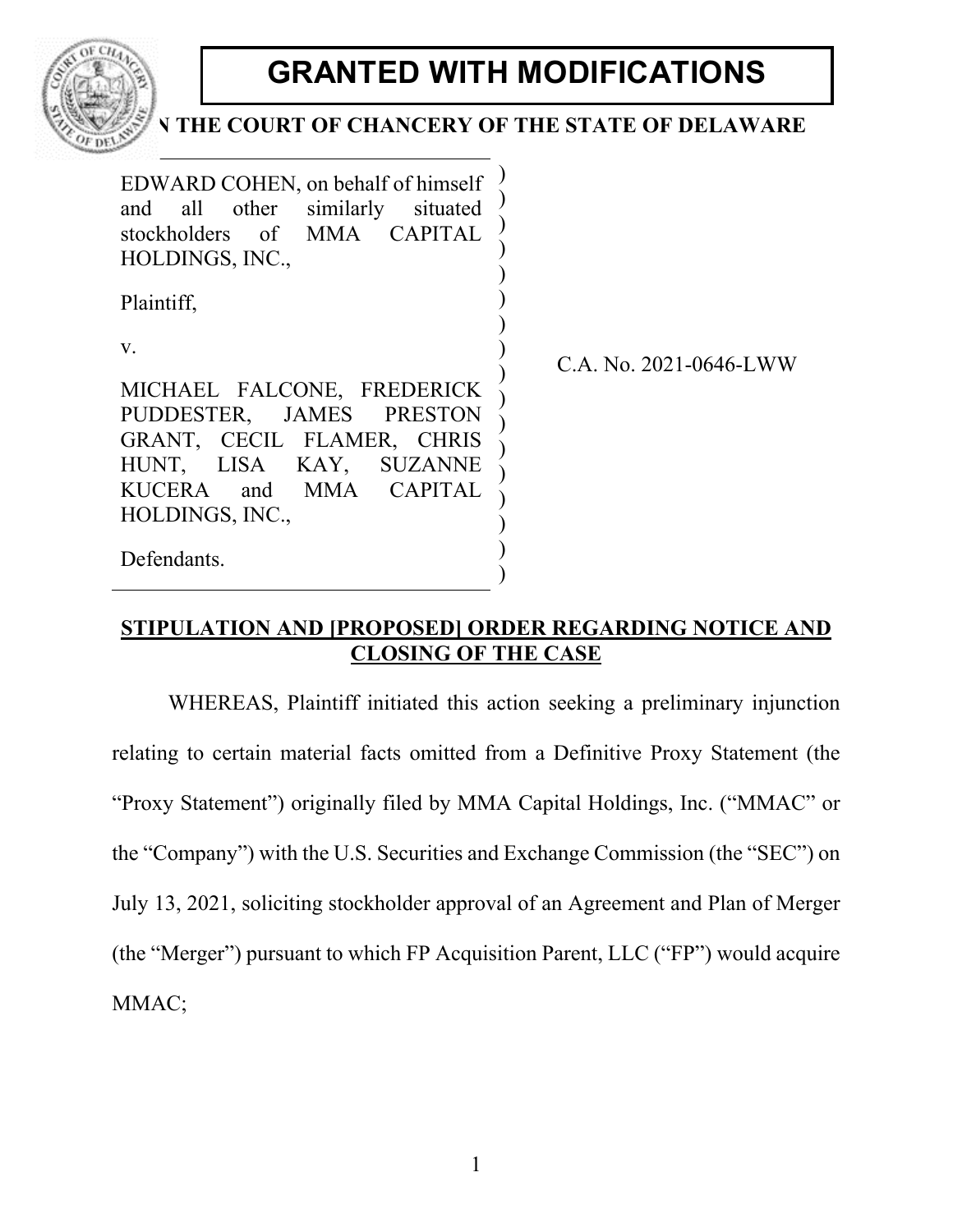WHEREAS, after markets closed on August 3, 2021, MMAC filed with the SEC a supplement to the Proxy Statement (the "Supplement") that the parties agreed effectively mooted Plaintiff's claims;

WHEREAS, on August 3, 2021, after MMAC filed the Supplement, Plaintiff's counsel notified the Court, by letter, that Plaintiff had determined to withdraw his Motion for a Preliminary Injunction as moot after reviewing the Supplement;

WHEREAS, Plaintiff's letter of August 3, 2021, further stated that Plaintiff intended to confer with Defendants shortly after the MMAC stockholder meeting with respect to further proceedings in this action;

WHEREAS, the parties have reached an agreement to resolve Plaintiff's entitlement to attorneys' fees and expenses with a payment to Plaintiff's counsel by or on behalf of MMAC;

WHEREAS, MMAC ceased to be registered with the SEC following the consummation of the Merger;

WHEREAS, FP does not have any class of securities registered with the SEC;

WHEREAS, the parties have conferred and agreed upon the procedure for notice set forth below and in the form attached as Exhibit 1 (the "Notice"); and

WHEREAS, the Court is not being asked to review and will pass no judgment on, the payment of attorneys' fees and expenses or their reasonableness.

2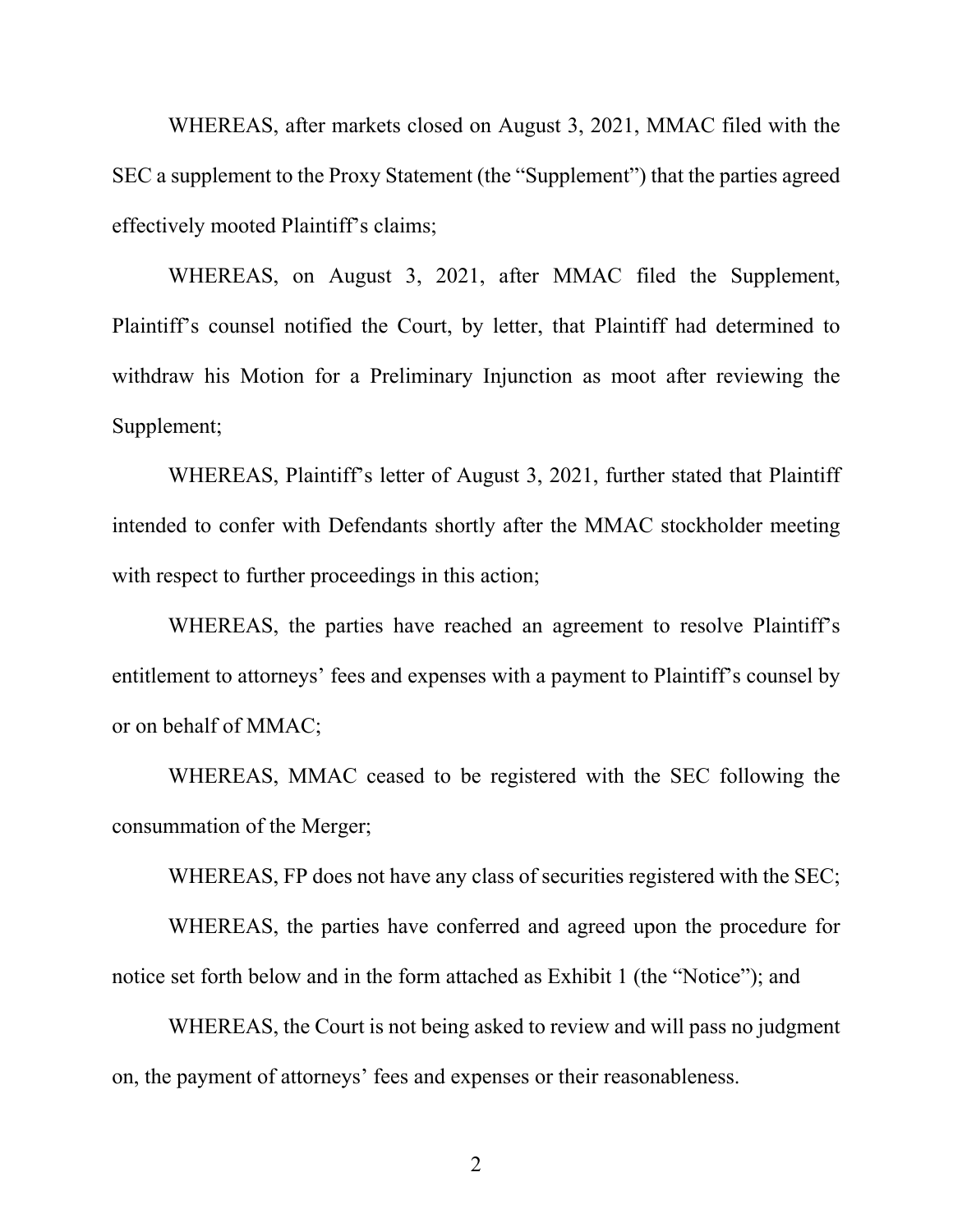IT IS HEREBY STIPULATED AND AGREED, pursuant to Rules 23(e) and 41(a) of the Rules of the Court of Chancery, subject to the approval of the Court, that:

1. Within ten business days of the entry of this Order, Plaintiff's counsel shall cause the Notice substantially in the form attached hereto as Exhibit 1 to be published on GlobeNewswire, a national wire service.

2. No later than five business days after the Notice has been disseminated, counsel for Plaintiff shall file an affidavit (the "Affidavit") with the Court confirming that the Notice has been disseminated.

3. Upon the filing of the Affidavit:

a. The Register in Chancery is directed to close the Action on the docket for all purposes; and

b. The Court will no longer retain jurisdiction over the Action.

4. Within ten business days of the date on which the docket is closed for all purposes, MMAC or its designee shall pay or cause to be paid to Plaintiff's counsel fees in the amount of \$250,000.00 to an account designated by Plaintiff's counsel. The foregoing payment shall fully satisfy and resolve Plaintiff's entitlement to any fees or expenses in this action, and Plaintiff's counsel shall not seek any additional fees, expenses, or costs related to this Action.

3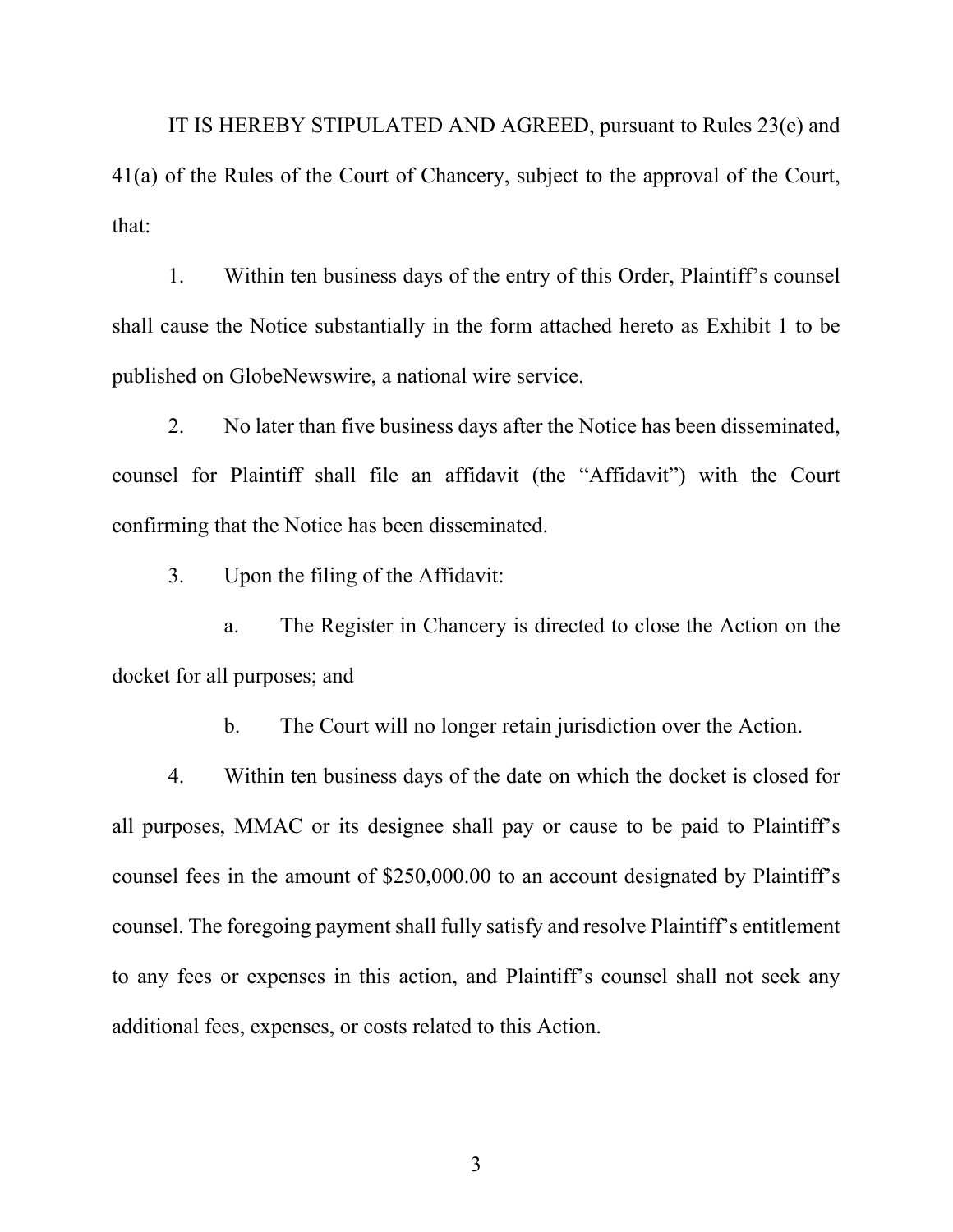## **DELEEUW LAW LLC**

## **OF COUNSEL:**

**ABRAHAM, FRUCHTER & TWERSKY, LLP** Jeffrey S. Abraham Michael J. Klein 450 Seventh Avenue, 38th Floor New York, New York 10123 (212) 279-5050 jabraham@aftlaw.com mklein@aftlaw.com

#### /s/ *P. Bradford deLeeuw*

P. Bradford deLeeuw (#3569) 1301 Walnut Green Road Wilmington, DE 19807 (302) 274-2180 (302) 351-6905 (fax) brad@deleeuwlaw.com

*Attorneys for Plaintiff*

#### **SIDLEY AUSTIN LLP**

James W. Ducayet One South Dearborn Chicago, IL 60603 (312) 853-7621

/s/ *Blake Rohrbacher* 

**RICHARDS LAYTON & FINGER, P.A.** Blake Rohrbacher (#4750) 920 North King Street Wilmington, Delaware 19801 (302) 651-7847

*Counsel for Defendants*

Dated: November 15, 2021

SO ORDERED, this day of \_\_\_\_\_\_\_\_\_\_\_\_\_, 2021.

Vice Chancellor Lori W. Will